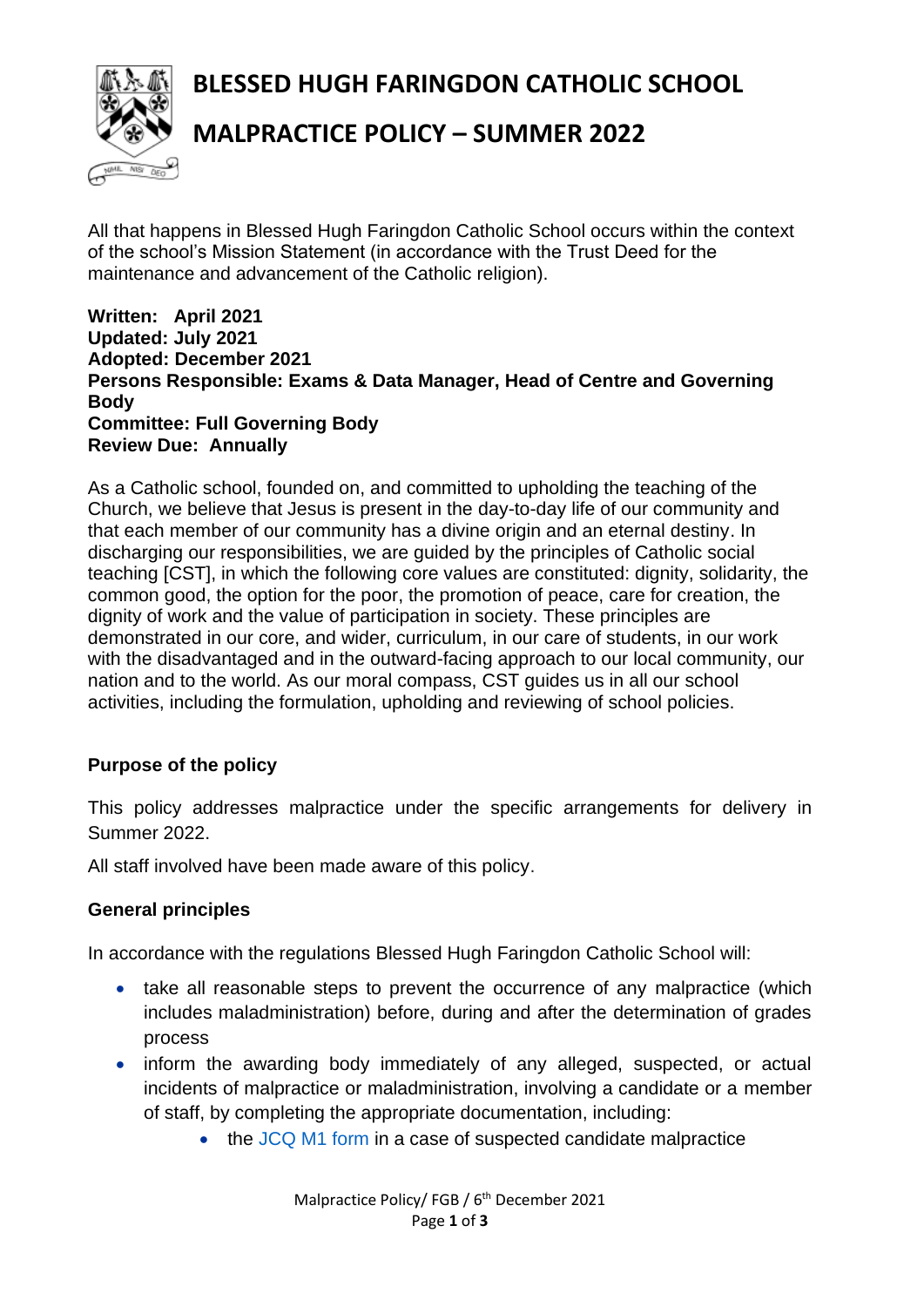- the [JCQ M2 form](https://www.jcq.org.uk/exams-office/malpractice/) in a case of suspected malpractice/maladministration involving a member of centre staff
- as required by an awarding body, investigate any instances of alleged or suspected malpractice (which includes maladministration) in accordance with the JCQ publication Suspected malpractice 2021/2022and provide such information and advice as the awarding body may reasonably require

#### **Reporting malpractice**

**Candidates** (or an individual acting on their behalf)

In accordance with JCQ Guidance on the determination of grades for A/AS Levels and [GCSEs for Summer 2022](https://www.jcq.org.uk/summer-2021-arrangements/) each candidate will be made aware of the evidence that is going to be used and understand that the range of evidence used to determine a grade is not negotiable.

Where a candidate might attempt to gain an unfair advantage during the centre's process on the determination of grades by, for example, submitting fabricated evidence or plagiarised work, or any other act deemed as malpractice in the [JCQ Suspected](https://www.jcq.org.uk/exams-office/malpractice/)  [Malpractice: Policies and Procedures 2021-2022 B](https://www.jcq.org.uk/exams-office/malpractice/)lessed Hugh Faringdon Catholic School will submit a report of suspected candidate malpractice to the relevant awarding body.

Where a candidate, or an individual acting their behalf such as a parent/carer, might try to influence grade decisions by applying pressure to the centre or any of its staff, Blessed Hugh Faringdon Catholic School will keep and retain clear and reliable records of the circumstances and the steps taken, and make the candidate aware of the outcome. This will include a record that confirms the candidate had been made aware of the evidence that was going to be used and understand that the range of evidence used to determine a grade was not negotiable.

However, if a candidate or an individual acting on their behalf continues to inappropriately attempt to pressure centre staff, a report of suspected candidate malpractice will be submitted to the relevant awarding body.

A report will be submitted by completing the appropriate documentation as guided by the individual awarding body concerned, including the form [JCQ M1 Report of suspected](https://www.jcq.org.uk/exams-office/malpractice/)  [candidate malpractice.](https://www.jcq.org.uk/exams-office/malpractice/)

- This form must be used by the head of the centre to notify the appropriate awarding body of an instance of suspected candidate malpractice in the conduct of examinations or assessments
- It can also be used to provide a report on investigations into instances of suspected malpractice
- In order to prevent the issue of erroneous results and certificates, it is essential that the awarding body concerned is notified immediately of instances of suspected candidate malpractice